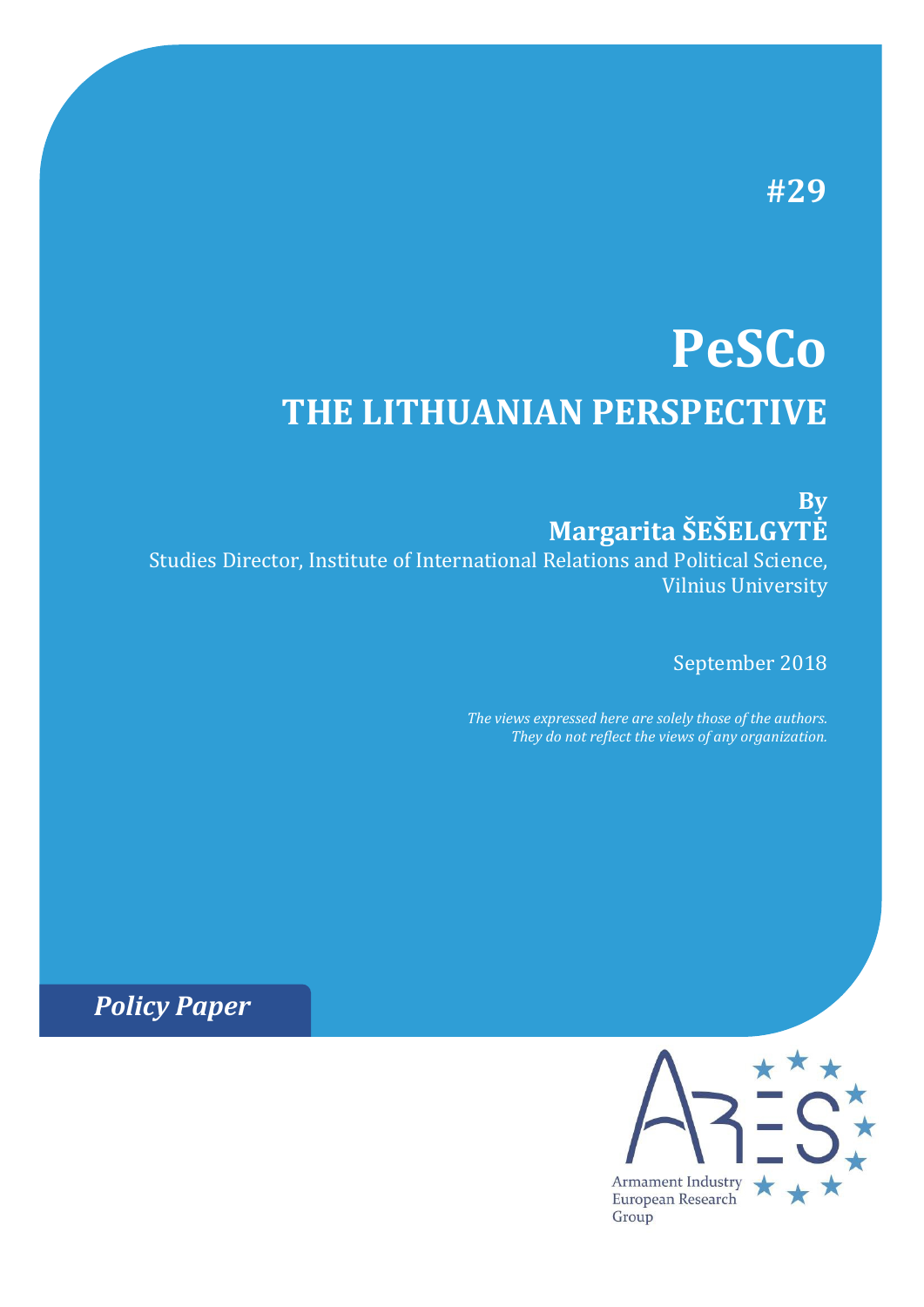## **ABSTRACT**

The Lithuanian position vis-à-vis Permanent Structured Cooperation (PESCO) derives from a national security concept, which suggests a clear division of labour between NATO and the EU, where NATO is accorded security provider function and the EU is considered as a source of economic welfare or the provider of so-called "soft" security. Reinvigoration of the European security and defence policy as well as increasingly challenging security environment, Brexit and impulsiveness of the actions of the US President, however, might inflict a revision of the current priorities. The paper outlines current Lithuanian position on PESCO, the factors shaping this position and the opportunities as well the challenges for more active engagement in various PESCP initiatives and projects.

*Keywords: PeSCo, Common Security and Defence Policy, Framework Nations Concept, European Defence Fund, European Defence Technological and Industrial Base, Lithuania.*

or a number of years being a pro-Atlantist member of the European Union (EU), Lithuania has been quite sceptical regarding the Common Security and Defence Policy (CSDP) and the necessity to develop European strategic autonomy. The Lithuania has been quite sceptical regarding the Common Security and Defence<br>Policy (CSDP) and the necessity to develop European strategic autonomy. The<br>Lithuanian position vis-à-vis CSDP was highly influenced by its secur evolved since 1991 when Lithuania has re-established its independence in the face of the imminent threat from Russian Federation and is defined by its size and threat assessment. Lithuania is one of the smallest states in the European Union with a population of 2,847,900, [1](#page-1-0) a territory of 65,200 km2 and a GDP of 41.9 billion euros. [2](#page-1-1) The Lithuanian defence budget in 2018 was 873.0 million euros, 2.01 per cent of GDP. [3](#page-1-2)

For the Lithuanian decision makers, security first and foremost means military defence from external military threats to Lithuanian territorial integrity and sovereignty.[4](#page-1-3) This belief has an impact on Lithuanian security concept which suggests a clear division of labour between NATO and the EU, whereby NATO is accorded security provider function and the EU is considered as a source of economic welfare or the provider of so-called "soft" security. Lithuanian Military Strategy maintains that "Lithuanian security is guaranteed by its membership in NATO, the USA military presence in Europe and in the region and membership in the EU provides additional security guarantees".<sup>[5](#page-1-4)</sup> There is a general

<span id="page-1-4"></span><span id="page-1-3"></span><sup>5</sup> Lietuvos Respublikos Karinė strategija, Lietuvos Respublikos krašto apsaugos ministerija, 2016 m. kovo 17 d., Nr. V-252, [https://lrv.lt/uploads/main/documents/files/lr%20karinė%20strategija%202016.pdf](https://lrv.lt/uploads/main/documents/files/lr%20karin%C4%97%20strategija%202016.pdf) (accessed on 18 July 2018).



<span id="page-1-0"></span> <sup>1</sup> EU population up to nearly 513 million on 1 January 2018, Eurostat News Release, 115/2018 - 10 July 2018, http://ec.europa.eu/eurostat/documents/2995521/9063738/3-10072018-BP-EN.pdf/ccdfc838-d909-4fd8-b3f9 db0d65ea457f (accessed on 18 July 2018).

<span id="page-1-1"></span><sup>&</sup>lt;sup>2</sup> Lithuanian economy review - 2017, Lithuanian Ministry of Economy, [https://ukmin.lrv.lt/en/economy](https://ukmin.lrv.lt/en/economy-review/lithuanian-economy-review-2017)[review/lithuanian-economy-review-2017](https://ukmin.lrv.lt/en/economy-review/lithuanian-economy-review-2017) (accessed on 30 July 2018).

<span id="page-1-2"></span><sup>3</sup> Budget Statement: Appropriations for National Defence 2018, Ministry of National Defence Republic of Lithuania, https://kam.lt/en/budget 1065.html (accessed on 21 July 2018).

<sup>4</sup> Paulauskas, K. (2003). Demokratinė civilinė ginkluotojų pajėgų kontrolė Lietuvoje. *Lietuvos metinė strateginė apžvalga,*  Lietuvos metinė strateginė apžvalga 2002. Vilnius, 2003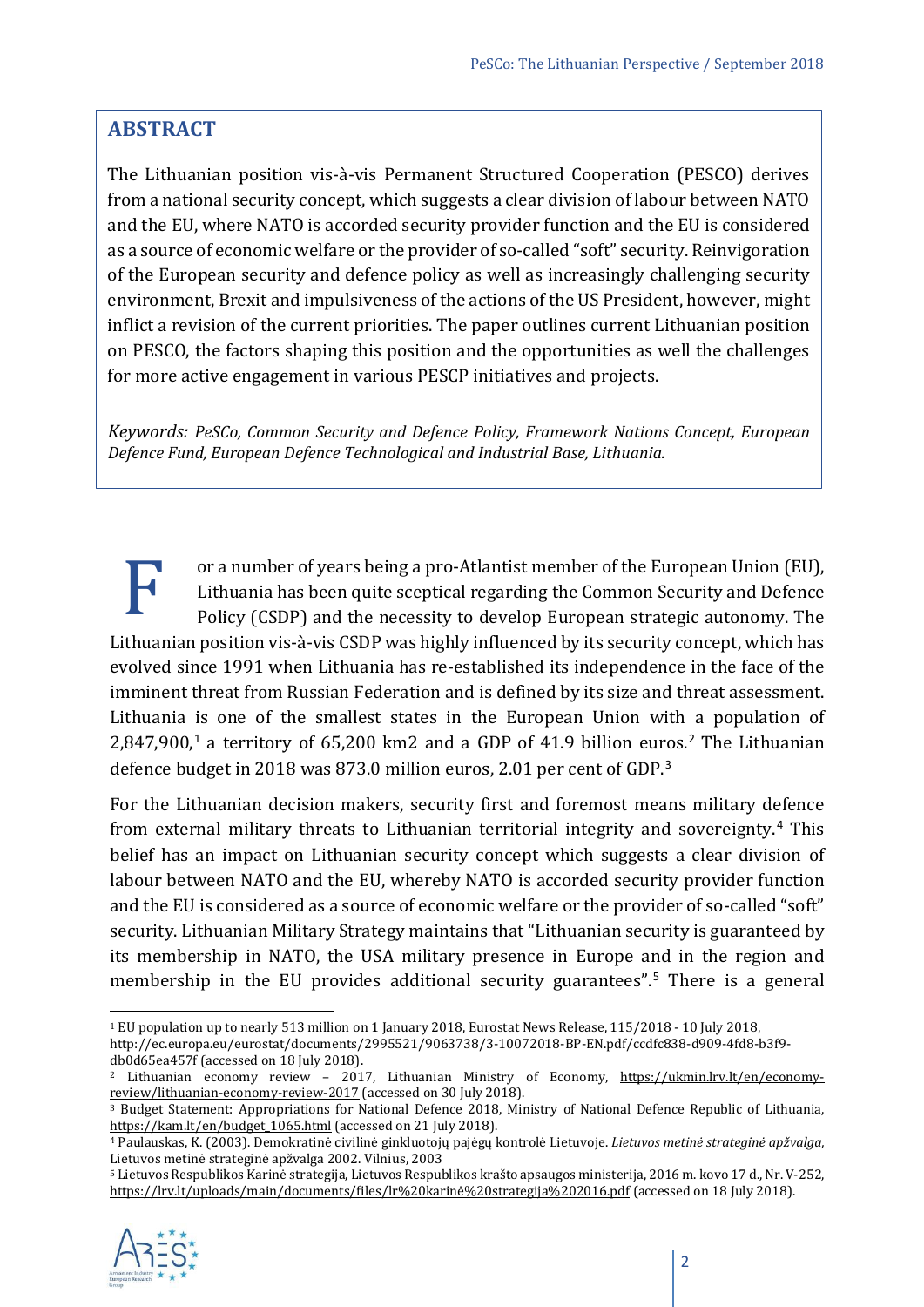agreement that NATO and the US presence in Europe are indispensable for the Lithuanian defence. "NATO first" position is also preferred due to the general lack of trust in the EU unity and capacity to act timely and in a robust way during international crises. The examples of Georgia and Ukraine are often brought to the table to demonstrate this deficiency. Moreover, certain level of mistrust towards particular European countries strengthened due to their close economic links with Russia exists. The deteriorating security environment in the region has strengthened a belief in the indispensability of NATO and the US and also resulted in the major reforms in the Lithuanian defence system: increase of defence budget, return of conscription, expansion of military units, enhancement of the military equipment.

Another distinguishing feature of the Lithuanian policy is a certain degree of activism both in foreign and security policies. This derives from the considerations that many small states have – how to increase their influence in international politics and how to retain the interest of partners in their security concerns. Apart of being member of NATO, the EU and the UN, Lithuania as well participates in a number of multilateral and bilateral cooperative formats: the Baltic cooperation (BALTRON, BALTNEN, BALTDEFCOL), the cooperation with Nordic countries in a NB8 format, the participation in the development of the UK led Joint Expeditionary Force (JEF) etc. Active foreign and security policy is supported by an active participation in international military operations. Since the nineties the Lithuanian armed forces have participated in 20 military operations conducted in Europe, Africa, Middle East in various frameworks (NATO, EU, UN, OSCE and coalitions). The biggest deployments were under NATO ISAF in Afghanistan (2931 servicemen) from 2003 - 2014, the US led military operation in Iraq (878) from 2003 - 2008. Currently Lithuania participates in 9 military operations with around 140 military [p](#page-2-0)ersonnel in Afghanistan, Iraq, Kosovo, Mali, Ukraine, among them in 4 EU led operations. <sup>6</sup> Similarly, to the general prioritization of the security partners as well relying in the national security concept majority of the Lithuanian troops have been deployed in military operations within either NATO framework or in the US led operations, whereas participation in the EU led the operations for years have been only nominal.

## **PeSCo COMMITMENTS – A CHANCE TO BOOST EUROPEAN CAPABILITIES**

The deteriorating security environment in the East and South, the Brexit, the impulsive foreign policy of the United States created a window of opportunity for the EU member states to join their forces in strengthening the European strategic autonomy. This resulted in the reinvigoration of the processes in the domain of European security and defence and encouraged EU member states to reassess their positions vis-à-vis European defence.

The National security concept, limited resources and general attitude vis-à-vis CSDP have an impact on Lithuania's position on PESCO. Lithuanian national security strategy commits

<span id="page-2-0"></span> <sup>6</sup> Tarptautinės operacijos ir misijos, Lietuvos Respublikos Krašto apsaugos ministerija, 2018, [https://kam.lt/lt/tarptautinis\\_bendradarbiavimas/tarptautines\\_operacijos.html](https://kam.lt/lt/tarptautinis_bendradarbiavimas/tarptautines_operacijos.html), (accessed on 18 July 2018)

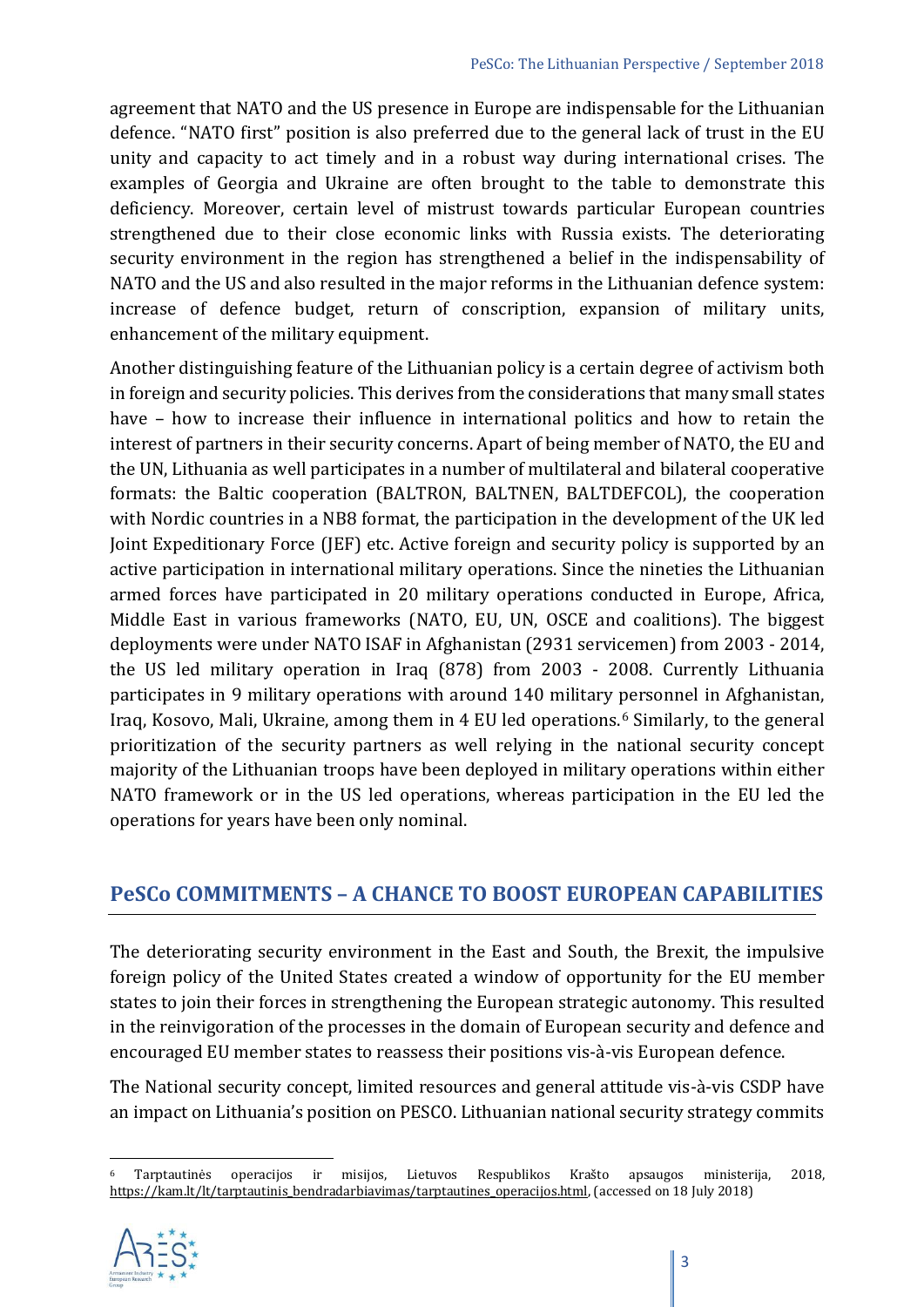Lithuania to be an active and responsible member of the EU.<sup>[7](#page-3-0)</sup> And the White Paper on Defence Policy emphasizes that Lithuania supports reinforcement of CSDP, which provides additional security measures, encourages EU initiatives contributing to the development of European capabilities and is interested in the promotion of solidarity among the EU member states in the field of security and defence. Main directions of Lithuanian CSDP policy are: strengthening the EU ability to rapidly respond to hybrid threats, cooperation with Eastern Partnership countries, development of the EU crisis response capabilities (in particular through participation in battle groups), as well enhancement of NATO – EU cooperation.[8](#page-3-1) Similar notions are echoed in Lithuanian Military Strategy which underlines the Lithuanian contribution to the creation of "effective and value adding EU foreign, security and defence policy" and "creation of European civilian and military capabilities". [9](#page-3-2) Thus, although committed to actively take part in CSDP, Lithuania sees it mostly as a platform to develop crisis response capabilities and strengthen the EU ability to respond to hybrid threats, a similar line is echoed in Lithuania's position vis-à-vis PESCO.

When the discussions on rejuvenation of PESCO started there was a lot of scepticism in Lithuania. Robertas Šapronas a Defence Policy Director at the Lithuanian Ministry of National Defence argues that "Lithuania does not see PESCO as a mean to solve our security problems. The main security concern for Lithuania is a conventional threat from Russia, therefore NATO is bound to remain as a cornerstone of our security"<sup>[10](#page-3-3)</sup>. Lithuanian vision of what PESCO could bring to Lithuanian security is mostly related to the defence against "soft" or "hybrid" security challenges (cyber, energy). PESCO is also viewed as an opportunity to enhance European ability in general to protect its citizens.

The capability driven approach vis-à-vis PESCO was one of the reasons why the Lithuanian decision makers already at the initial phases of the discussions have chosen to support German against French vision on PESCO.<sup>[11](#page-3-4)</sup> It should be noted that in general the cooperation between Lithuania and Germany in the domain of defence has increased over the last three years: German troops as a framework nation of the battalion group have been deployed in Lithuania as a part of NATO enhanced forward presence, in 2016 Lithuania has signed its biggest procurement contract since the re-establishment of independence with Germany.

The notification on Permanent Structured Cooperation (PESCO) to the Council and the High Representative of the Union for Foreign Affairs and Security Policy declares PESCO as "ambitious, binding and inclusive framework for the investment in the security and defence of the EU's territory and its citizens".[12](#page-3-5) This definition of PESCO is welcomed by Lithuania.

<span id="page-3-5"></span><sup>&</sup>lt;sup>12</sup> Notification on Permanent Structured Cooperation (PESCO) to the Council and the High Representative of Union for Foreign Affairs and Security Policy (2017). Brussels, 13 November, Foreign Affairs and Security Policy (2017). Brussels, 13 November, <http://www.consilium.europa.eu/media/31511/171113-pesco-notification.pdf> (accessed on 20 July 2018).



<span id="page-3-0"></span> <sup>7</sup> Lietuvos Respublikos Nacionalinio saugumo strategija, Lietuvos Respublikos Seimas, 2017, Nutarimo Nr. XIII -202 redakcija.

<span id="page-3-1"></span><sup>8</sup> Lietuvos gynybos politikos Baltoji knyga, Lietuvos Respublikos Krašto apsaugos ministerija, 2017.

<span id="page-3-2"></span><sup>9</sup> Lietuvos Respublikos Karinė strategija.

<span id="page-3-3"></span><sup>10</sup> Šapronas, R. (2018). Interview with a Defence Policy Director at the Ministry of National Defence, Republic of Lithuania conducted on 20 July, Vilnius. 2018.

<span id="page-3-4"></span><sup>11</sup> Abukevičius M. (2018). Interview with Defence Adviser for EU Affairs at the Permanent Representation of Lithuania at the European Union conducted on 24 July, Vilnius.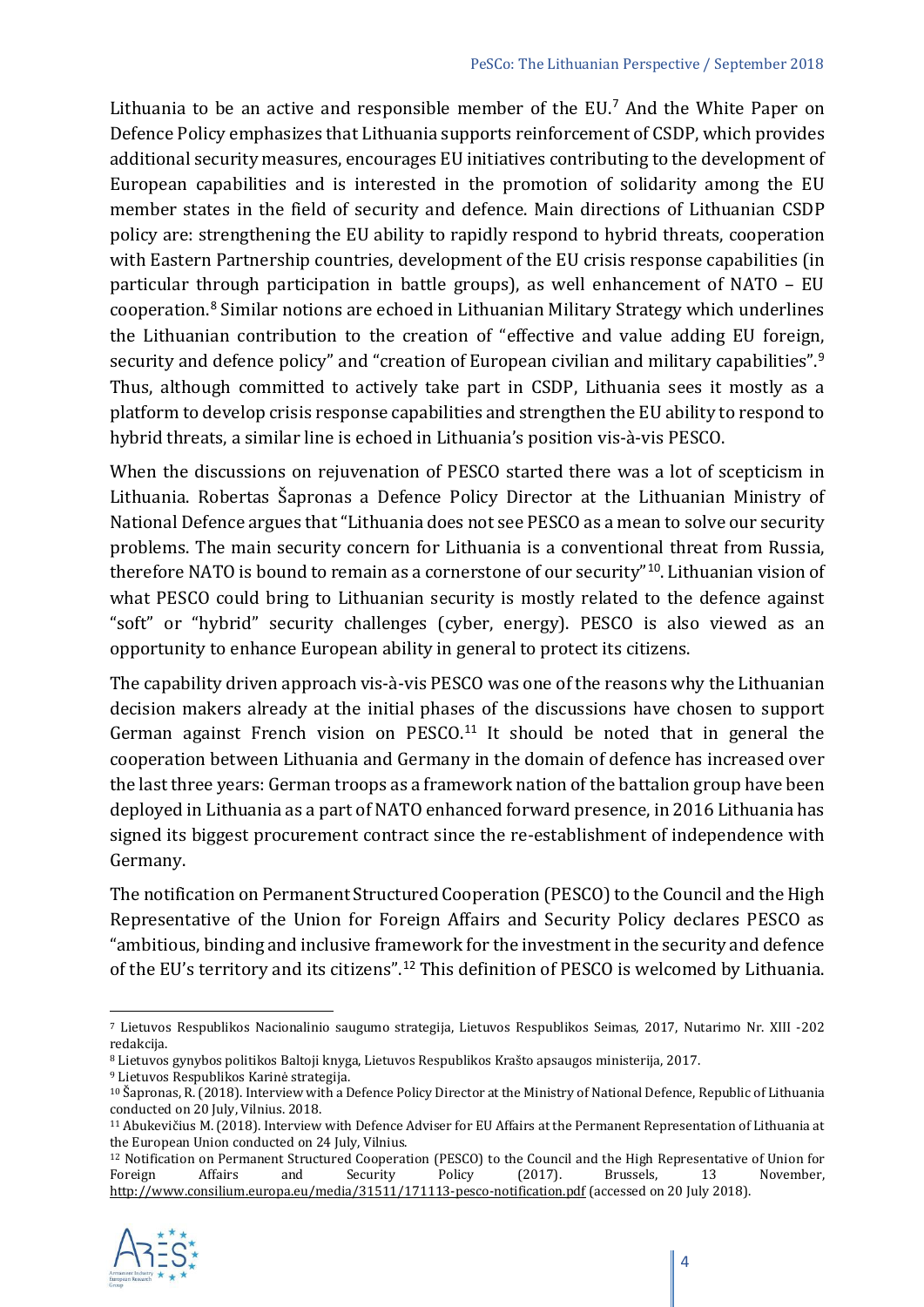Lithuanian decision makers in particular welcome binding commitments outlined in the Annex II of the Notification on PESCO viewing them as an important tool to step by step ensure the improvement of the European military capabilities, [13](#page-4-0) which are also essential for NATO. EDF is frequently pointed out as an additional and very important incentive which might reinforce PESCO. However though fully committed to implement the requirements set in notification, due to their relatively vague and low benchmarks as well as unclear time limits, Lithuania does not see these commitments as a way to enhance own national capabilities.

The recent Lithuanian achievements in the capability development domain in a number of identified areas are above the average of the EU level. Military crisis in Ukraine and the annexation of Crimea had a major impact on Lithuanian defence planning, making it possible in 2015 to increase its defence budget by 37.9 per cent from the previous year (0.89 in 2014, 1.14 in 2015). This was also the biggest defence expenditure increase in NATO in 2015.<sup>[14](#page-4-1)</sup> The agreement of the parliamentary parties was signed in 2014 stating the goal of gradually increasing defence spending, which would amount of 2 per cent of GDP by 2020.[15](#page-4-2) In 2018 assignations for Ministry of National Defence consist of 873 million euros (2.01 per cent of GDP). For a number of years due to the low defence budget, high personnel costs and active participation in international operations Lithuania was heavily underinvesting in the equipment and not fulfilling NATO requirement to spend 20 per cent of the defence budget on the defence equipment. The growing defence budget since 2015 as well allowed reviewing the structure of the spending. In 2017 Lithuanian Ministry of Defence has spent more than 30 per cent of defence budget on the equipment. [16](#page-4-3) Due to unfavourable security environment there is a strong commitment in Lithuania to keep the current level of defence spending, while there is ongoing political discussion on increasing defence spending even more (up to 3 per cent).

By being a small country with limited administrative resources Lithuania is very much concerned that all the capability processes which are going at the moment in parallel with CARD, NIPs, NATO NDDP should be synchronized and should not require additional bureaucratic burden.

## **LOW INTEREST IN 'EUROPEANISATION' OF DEFENCE INDUSTRY AND PROCUREMENTS**

The notification on PESCO among other initiatives also envisions "Europeanisation" of the defence industry and defence procurements. The aim of this process is to strengthen the European Defence Technological and Industrial Base (EDTIB), to benefit from economy of scales and to make European capabilities more uniform. Although Lithuanian decision

<span id="page-4-3"></span><span id="page-4-2"></span><sup>16</sup> Lietuvos gynybos politikos Baltoji knyga.



<span id="page-4-0"></span> <sup>13</sup>Abukevičius M. (2018). Interview with Defence Adviser for EU Affairs at the Permanent Representation of Lithuania at the European Union conducted on 24 July, Vilnius.<br><sup>14</sup> NATO (2016). Defence Expenditures of NATO Countries 2008-2015. Press Release PR/CP.

<span id="page-4-1"></span>

<sup>&</sup>lt;sup>15</sup> Lietuvos respublikos Seime atstovaujamų politinių partijų susitarimas dėl 2014-2020 m. Lietuvos užsienio, saugumo ir gynybos politikų strateginių gairių (2014). Lietuvos Respublikos Seimas, Vilnius.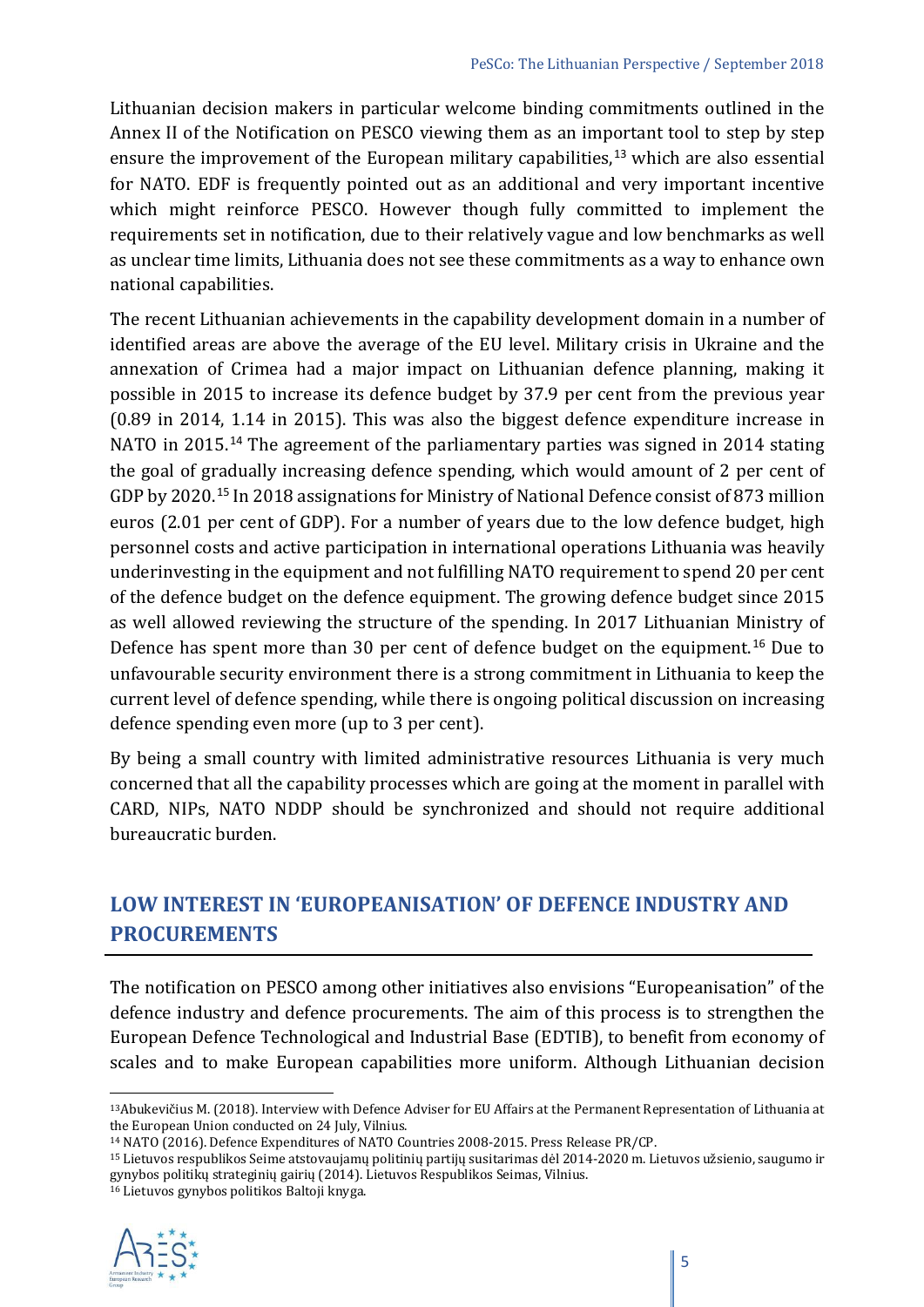makers are not against these processes in general, participation in the related PESCO initiatives might be hampered due to particularities of defence industry and procurement in Lithuania.

The Lithuanian defence industry could be defined as very small, relatively young, niche oriented, and essentially private. The state owns only one defence industry company -AB Giraitė-, which produces ammunition. On the one hand, it could be viewed as an advantage as Lithuania is not limited by the needs to protect national infrastructure and production as many other EU countries and therefore might be more flexible to participate in various European initiatives. On the other hand, the incentives and capacity to participate in European Defence Technological and Industrial Base (EDTIB) are also low. There is a limited number of small private enterprises (SMEs) working in the field of defence in Lithuania. Lithuanian defence and security industry association overall unites up to 50 companies, specializing in areas such as laser sights, communications, intelligence, surveillance, target detection, cyber security, civilian security, production of transport, ammunition, outfit as well providing services, but in general those companies are very small and do not contribute a lot to national GDP. Most of the production of these companies (90-95 per cent) is exported to NATO and other countries. The US in recent years is becoming one of the main partners in a number of categories of production. The Minister of Economy Virginijus Sinkevičius observes that Lithuania is a leader among Baltic states in cooperation with US defence industry, each year the cooperation increases both ways.[17](#page-5-0) Participation of Lithuanian companies in tenders of European Defence Agency (EDA) or NATO is quite low. The main obstacles preventing them from being more active are a lack of knowledge and experience, high administrative costs, relatively small overall profits (due to small size), protectionism of big states defence industries.<sup>[18](#page-5-1)</sup> A state does not have a strong role in mediating between private industry companies and international institutions or foreign contractors, therefore companies are searching for the partners on the individual basis.

The particularities of national defence procurement might hinder Lithuania's incentives and ability to participate in the processes related to the "Europeanisation" of defence procurement. A number of various methods are guiding Lithuanian defence procurement (capability based, threat based, resources based) but according to Valdas Šiaučiulis Senior Advisor at Defence Material Agency most regularly applied method is an "opportunity based" method,<sup>[19](#page-5-2)</sup> which is driven by a number of factors: amount of the budget, the needs of armed forces, availability of products for a certain price in the market and political choices. This method relies mostly on the ad hoc choices than on the long run policy. For a number of years the key factors influencing Lithuanian defence procurement decisions were: a very small defence budget and a lack of money for acquisitions. After Lithuania has

<span id="page-5-2"></span><span id="page-5-1"></span><sup>19</sup> Ibid.



<span id="page-5-0"></span> <sup>17</sup> Sinkevičius V. (2018). Lithuanian companies are ready to propose exceptional solutions for US defence industry. Ministry of Economy of the Republic of Lithuania, [https://ukmin.lrv.lt/en/news/minister-of-economy-](https://ukmin.lrv.lt/en/news/minister-of-economy-virginijus-sinkevicius-lithuanian-companies-are-ready-to-propose-exceptional-solutions-for-us-defence-industry)virginijus[sinkevicius-lithuanian-companies-are-ready-to-propose-exceptional-solutions-for-us-defence-industry](https://ukmin.lrv.lt/en/news/minister-of-economy-virginijus-sinkevicius-lithuanian-companies-are-ready-to-propose-exceptional-solutions-for-us-defence-industry) (accessed on 20 July 2018)

<sup>18</sup> Šiaučiulis V. (2018). Interview with Senior Advisor of Defence Materiel Agency, Ministry of National Defence of the Republic of Lithuania conducted on 24 July, Vilnius.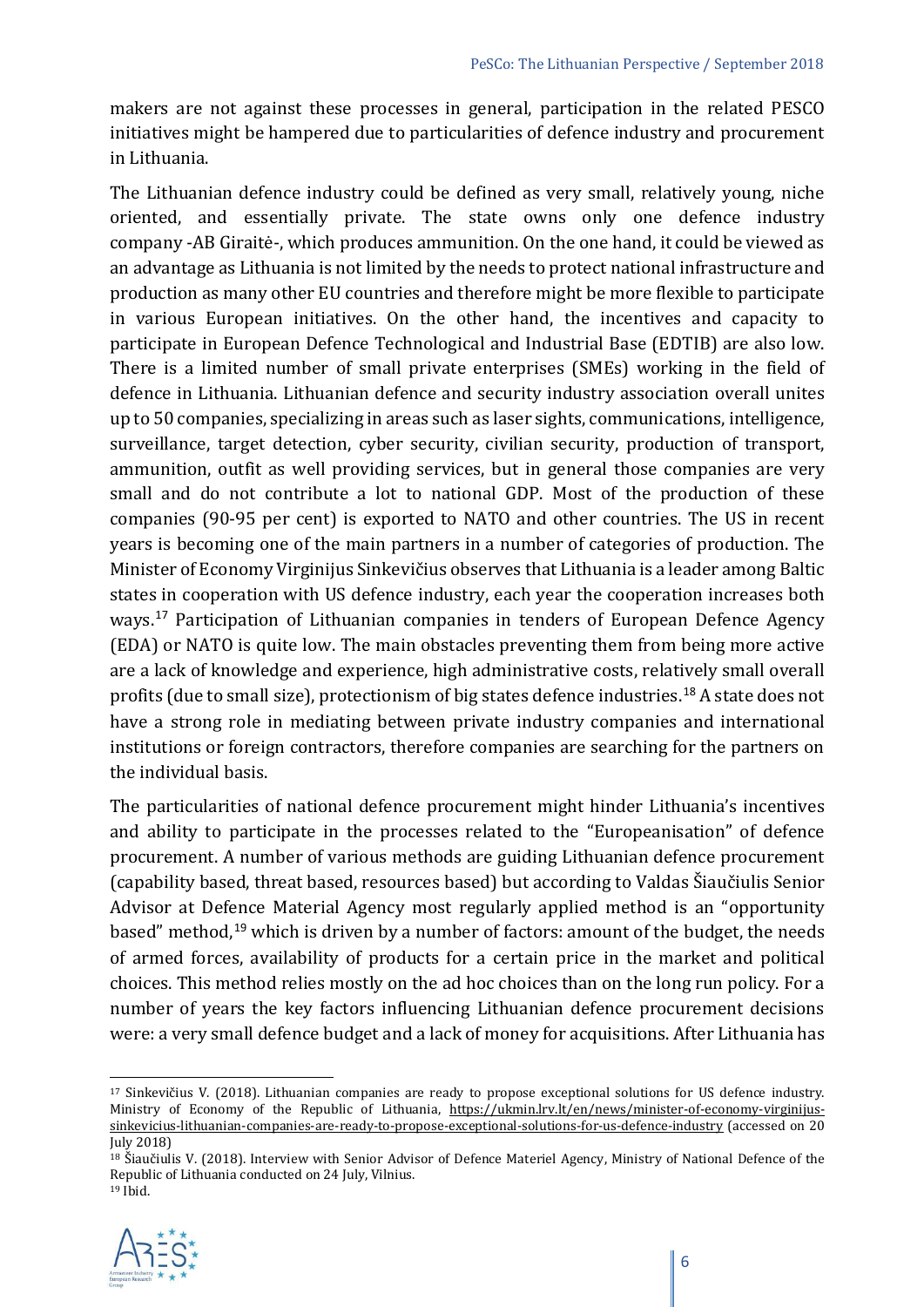regained its independence majority of the equipment to the armed forces came in a form of donations from other NATO and the EU countries. Later the procurements mostly concentrated on a second-hand production, price being one of the most important criteria for the acquisitions. Most of the procurement products were individual armaments (guns, anti-tank arms, transport vehicles). Political choices are also important considering which contracts to choose. The US is one of the biggest providers of various defence systems, a big part of these acquisitions was made in the framework of the US military aid (Foreign Military Fund and from 2015 as well European Reassurance Initiative Fund). The ties with the US companies are considered to enhance bilateral relations with the US decision makers, which are very imperative for the Lithuanian security policy.

There are two main documents regulating defence procurement in Lithuania: the Law of Public Procurement<sup>[20](#page-6-0)</sup> and the EU Directive 2009/81/EC.<sup>[21](#page-6-1)</sup> The first one sets the rule of the lowest price, whereas the latter aims to ensure fair competition. Executing defence procurement projects Lithuanian Ministry of Defence has to comply to both documents, however, in many cases exemptions permitted by the Article 346(1)(b) of the Treaty on the Functioning of the European Union (TFEU)<sup>[22](#page-6-2)</sup> are applied due to the presence of "essential interests of security" in the procurement projects. This exception allows to discount fair competition and lowest price rules. In these cases, direct government to government procurement agreements are applied. This type of agreement was applied for the 386 million euros contract with German producers ARTEC for the acquisition of 88 Boxer infantry fighting vehicles. Government to government contracts are regarded beneficial for the national defence interest as they allow to get the best product for the best price and most suitable technical specifications. For instance, Boxers in German armed forces are used as armed personnel carriers (APCs), yet Lithuanian armed forces needed the vehicle suitable for fighting - infantry fighting vehicle (IFV), therefore the contract included as well other companies from Israel and the US providing necessary additional equipment. However, the opportunity based method and government to government contracts both limit Lithuania's incentives to contribute to the Europeanization of the defence procurement. A big share of Lithuanian defence procurement is also organized through NATO supply procurement agency (NSPA).

The increasing defence budget allows to implement more procurement projects, but according to Defence Policy Director R. Šapronas all acquisitions are already planned five years ahead. They mostly concentrate in four main areas manoeuvre, antitank, air-defence and C2.[23](#page-6-3) New procurement projects will be considered only for a new planning cycle.

<span id="page-6-3"></span><span id="page-6-2"></span><sup>23</sup> Šapronas, R. (2018).



<span id="page-6-0"></span><sup>&</sup>lt;sup>20</sup> LR Viešųjų pirkimų įstatymas (1996). Rugpjūčio 13 d. Nr. I-1491, Vilnius, [https://www.e](https://www.e-tar.lt/portal/lt/legalAct/TAR.C54AFFAA7622/WhWKoUQVUF)[tar.lt/portal/lt/legalAct/TAR.C54AFFAA7622/WhWKoUQVUF](https://www.e-tar.lt/portal/lt/legalAct/TAR.C54AFFAA7622/WhWKoUQVUF) (accessed on 18 July 2018).

<span id="page-6-1"></span><sup>21</sup> Directive 2009/81/EC of the European Parliament and the Council of 13 July 2009 on the coordination of procedures for the award of certain works contracts, supply contracts and service contracts by contracting authorities or entities in the fields of defence and security, and amending Directives 2004/17/EC and 2004/18/EC, and amending Directives  $2004/17/EC$ [https://www.eda.europa.eu/docs/documents/defence-procurement-directive-\(2009-81-ec\).pdf](https://www.eda.europa.eu/docs/documents/defence-procurement-directive-(2009-81-ec).pdf) (accessed on July 25, 2018).

<sup>22</sup> Consolidated Version of Treaty on the Functioning of the European Union (2008). *Official Journal of the European Union,*  C 115/47.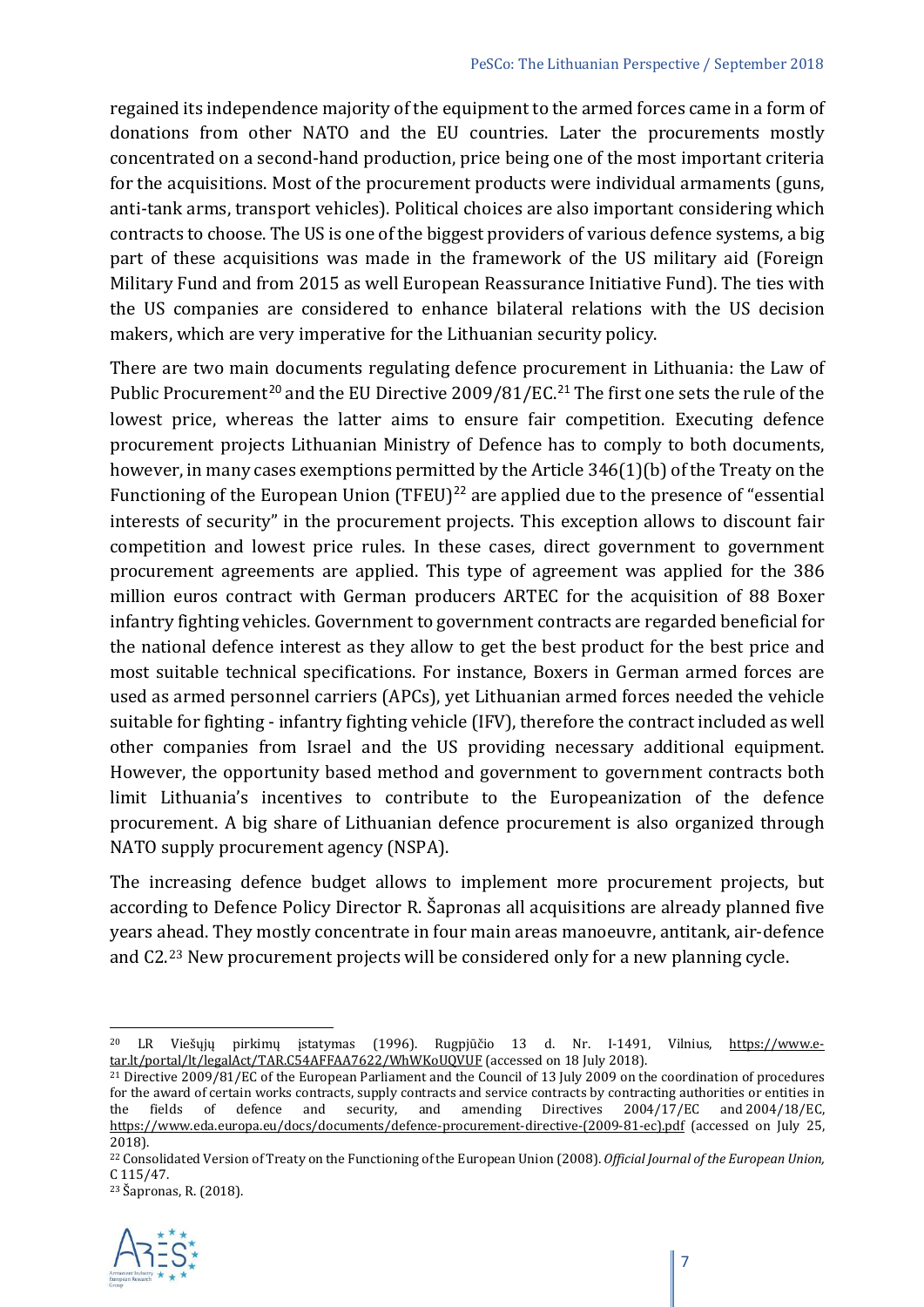#### **PeSCo PROJECTS – TOOLS TO RESPOND TO NEW SECURITY CHALLENGES**

Lithuania supports and is actively involved in a second pillar of PESCO -capability- oriented projects. It leads a PESCO project on Cyber Rapid Response Teams and Mutual Assistance in Cyber Security and participates in Netherlands led Military Mobility PESCO project. As an observer it takes part in other three projects: Cyber Threats and Incidents Response Information Sharing Platform (led by Greece), European Medical Command and Network of Logistic Hubs in Europe and Support for Operations (both led by Germany).

Lithuania sees hybridization of threats being one of the main security challenges for its security but also for Europe as whole and sees a potential value added of PESCO to develop necessary capabilities to address these threats. Defence Policy Director R. Šapronas observes that PESCO projects "should energize defence capability development in Europe to respond to the new security environment and to strengthen the European pillar of NATO."[24](#page-7-0) One of the major security challenges mentioned in Lithuanian National Security strategy is cyber incidents.<sup>[25](#page-7-1)</sup> The report published by National Cyber Security Centre of Lithuania in 2017 observes that a number of cyber incidents in Lithuania is constantly growing especially in sectors such as public security, legal order, foreign and security policy.[26](#page-7-2) Although attribution of the sources of those incidents is complicated, certain evidence exists that most of them are coming from Russia. Russia is employing cyber instruments to disrupt, to divert, to spy. Although this challenge is in particular relevant for the Baltic states and other Eastern European countries (e.g. Ukraine) it is gaining its importance in many European countries. The EU Council on Defence in 2013 has identified cyber defence capabilities as one of the strategic capability gaps of the EU.<sup>[27](#page-7-3)</sup> Understanding an increasing challenge of cyber defence and the limited capabilities to respond to this threat, Lithuania proposed to the Council a project on Cyber Rapid Response Teams and Mutual Assistance in Cyber Security, which according to the vice-minister of Lithuanian Ministry of National Defence Edvinas Kerza aims not only to strengthen own security but as well to increase cyber defence capabilities on the European level.<sup>[28](#page-7-4)</sup> Implementing this project Lithuania intends to create multinational rapid response cyber teams composed of participating countries' cyber defence experts. The value added of the project is that differently from many other existing multinational initiatives in cyber defence which concentrate on the exchange of information this project will include sharing of the human resources. The project will cover research on various legal procedures in the domain of cyber security in the EU, organization of table top exercises (cyber crisis simulation exercises) and development of cyber defence tools. 9 countries have already joined the project (Croatia, Estonia, Finland, France, Lithuania, Netherlands, Romania, Spain, Poland), 4 states are observing the project (Belgium, Germany, Greece and Slovenia). Lithuania does

<span id="page-7-4"></span><span id="page-7-3"></span><sup>&</sup>lt;sup>28</sup> Kerza E. (2018) Nuolatinis struktūrizuotas bendradarbiavimas, Ministry of National Defence, [https://kam.lt/lt/tarptautinis\\_bendradarbiavimas/europos\\_sajunga\\_612/pesco.html](https://kam.lt/lt/tarptautinis_bendradarbiavimas/europos_sajunga_612/pesco.html) (accessed on 20 July 2018).



<span id="page-7-0"></span> <sup>24</sup> Šapronas, R. (2018).

<span id="page-7-1"></span><sup>25</sup> Lietuvos Respublikos Nacionalinio saugumo strategija.

<span id="page-7-2"></span><sup>26</sup> 2017 metų nacionalinio kibernetinio saugumo ataskaita (2017). Nacionalinis kibernetinio saugumo centras prie Krašto apsaugos ministerijos.<br><sup>27</sup> European Council Conclusions (2013). European Council 19/20 December, EUCO 217/13.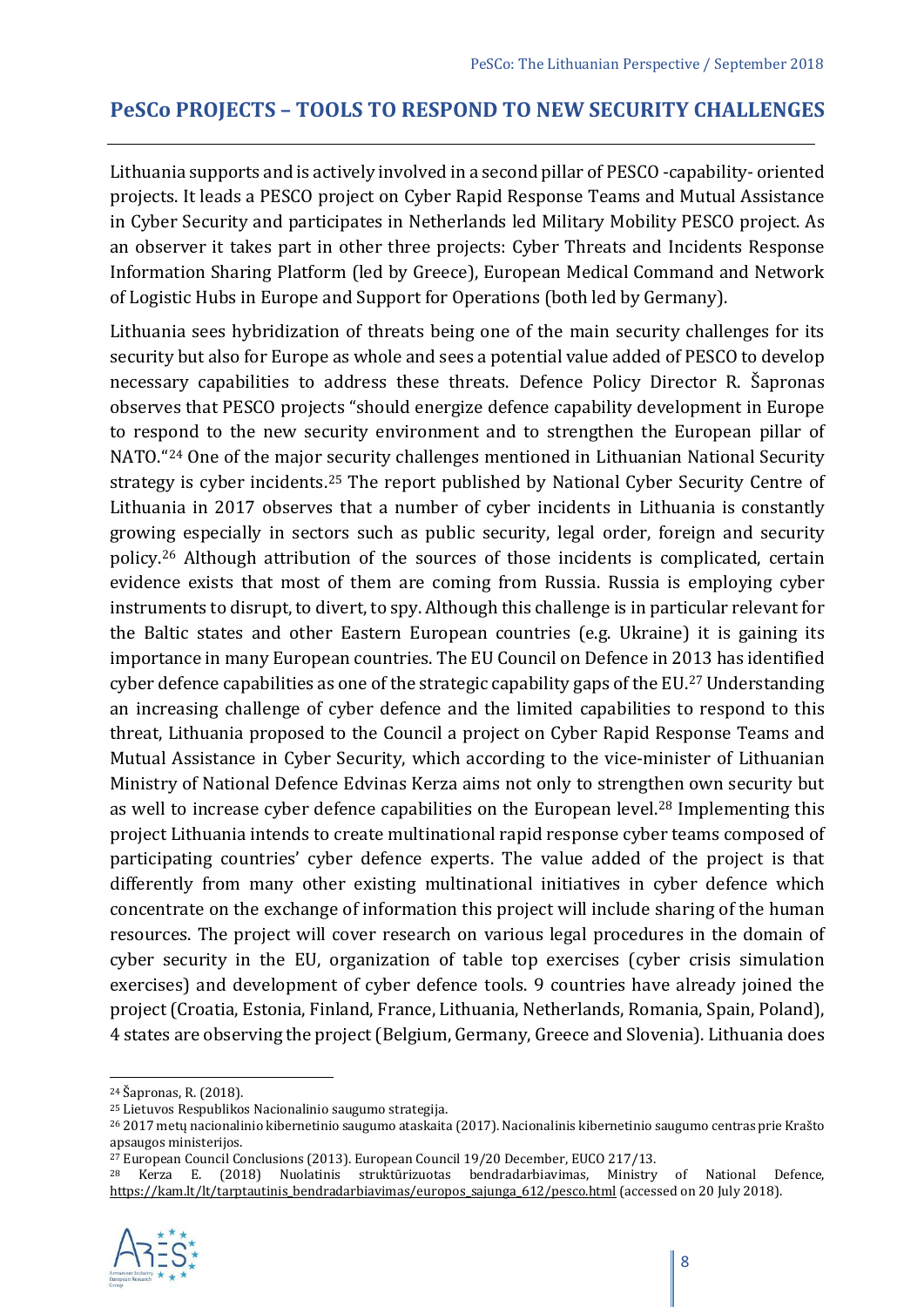not intend to propose a new PESCO projects for a second round, although observes potential developments and will evaluate opportunities to join projects led by other nations.

#### **CONCLUSION**

The security environment in the Baltic region is likely to remain tense in the upcoming years, Russian factor both in conventional and non-conventional terms will continue to essentially affect the Lithuanian security and defence policy. Therefore, major changes in the current Lithuanian security and defence choices are unlikely. NATO and the US presence in the region will continue to be major goals of Lithuanian security policy and the EU will be perceived as an additional "soft" security provider. Yet the unpredictable policy of the US President accompanied by his alarming statements vis-à-vis NATO is making policy makers concerned. Consequently, a slight change in the overall prioritization of partners might be observed in Lithuania, where the EU defence cooperation is viewed in a more favourable light. Moreover, there is as well increase in bilateral cooperation with European countries. Apart traditional formats of cooperation such as NB8, Baltic states, there is an increasing role of Germany in Lithuanian defence policy. Lithuanian decision makers, however, are somewhat sceptical regarding German proposed FNC within PESCO. The concept is still underdeveloped; the overall support for it in the EU is not strong. Lithuania is also considering joining the French led European Intervention Initiative. Provided new cooperation initiatives reinvigorated in 2016 are successful this balance could change even more in the future. For instance, successful integration of European defence market or additional financial incentives from the EU which would reduce the price of the EU products might have an impact of the Lithuanian defence procurement choices. As well as for example the deterioration of the EU – US trade policy ties, additional taxes on the US goods make them less affordable. Another factor that might contribute to the increasing interest of Lithuania in the European security and defence policy is a potential benefit of regional cooperation, e.g. in joint procurement. Although recent attempts of similar cooperation failed due to the opportunity based approach that is employed by many small countries, this might change in due time. Changes in the security environment, increasing activism and new projects should, however, be reviewed on a more strategic level as too active engagement in many cooperative formats and a lack of clear prioritization due to limited capabilities might become a serious challenge for Lithuanian security and defence policy.

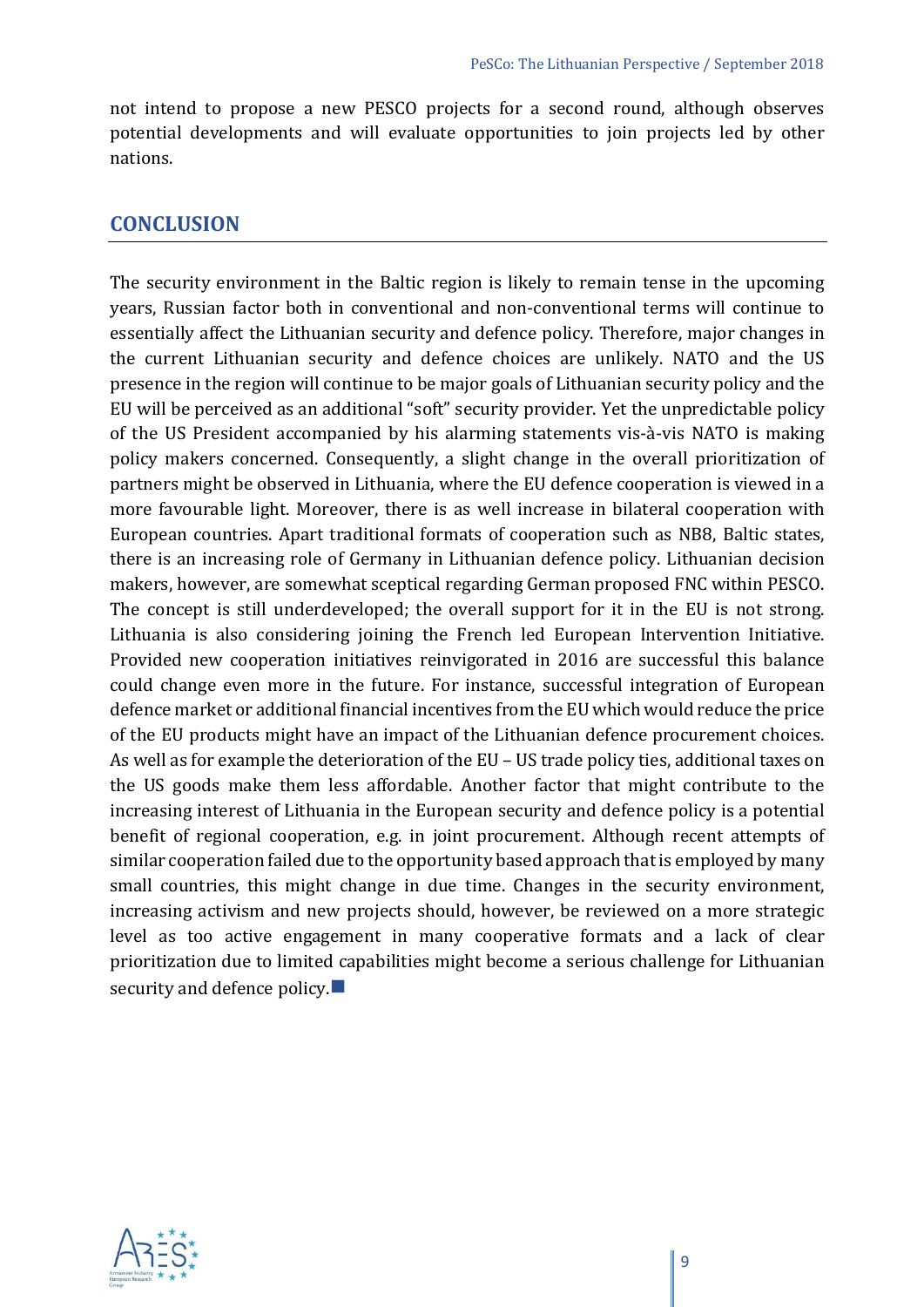## **BIBLIOGRAPHY**

- 1. Abukevičius M. (2018). Interview with Defence Adviser for EU Affairs at the Permanent Representation of Lithuania at the European Union conducted on 24 July, Vilnius.
- 2. Budget Statement: Appropriations for National Defence (2018). Ministry of National Defence Republic of Lithuania, https://kam.lt/en/budget 1065.html (accessed on 21 July 2018).
- 3. Consolidated Version of Treaty on the Functioning of the European Union (2008). *Official Journal of the European Union,* C 115/47.
- 4. Directive 2009/81/EC of the European Parliament and the Council of 13 July 2009 on the coordination of procedures for the award of certain works contracts, supply contracts and service contracts by contracting authorities or entities in the fields of defence and security, and amending Directives 2004/17/EC and 2004/18/EC, [https://www.eda.europa.eu/docs/documents/defence-procurement-directive-](https://www.eda.europa.eu/docs/documents/defence-procurement-directive-(2009-81-ec).pdf) [\(2009-81 EC\).pdf](https://www.eda.europa.eu/docs/documents/defence-procurement-directive-(2009-81-ec).pdf) (accessed on July 25, 2018).
- 5. European Council Conclusions (2013). European Council 19/20 December, EUCO 217/13.
- 6. EU population up to nearly 513 million on 1 January 2018 (2018). Eurostat News Release, 115/2018 - 10 July 2018, http://ec.europa.eu/eurostat/documents/2995521/9063738/3-10072018-BP-EN.pdf/ccdfc838-d909-4fd8-b3f9-db0d65ea457f (accessed on 18 July 2018).
- 7. Kerza E. (2018) Nuolatinis struktūrizuotas bendradarbiavimas, Ministry of National Defence, [https://kam.lt/lt/tarptautinis\\_bendradarbiavimas/europos\\_sajunga\\_612/pesco.h](https://kam.lt/lt/tarptautinis_bendradarbiavimas/europos_sajunga_612/pesco.html)t [ml](https://kam.lt/lt/tarptautinis_bendradarbiavimas/europos_sajunga_612/pesco.html) (accessed on 20 July 2018).
- 8. Lietuvos gynybos politikos Baltoji knyga (2017). Lietuvos Respublikos Krašto apsaugos ministerija.
- 9. Lietuvos Respublikos Karinė strategija (2016). Lietuvos Respublikos krašto apsaugos ministerija, Nr. V-252, [https://lrv.lt/uploads/main/documents/files/lr%20karinė%20strategija%20201](https://lrv.lt/uploads/main/documents/files/lr%20karin%C4%97%20strategija%202016.pdf) [6.pdf](https://lrv.lt/uploads/main/documents/files/lr%20karin%C4%97%20strategija%202016.pdf) (accessed on 18 July 2018).
- 10. Lietuvos Respublikos Nacionalinio saugumo strategija (2017). Lietuvos Respublikos Seimas, Nutarimo Nr. XIII -202 redakcija.
- 11. Lietuvos Respublikos Seime atstovaujamų politinių partijų susitarimas dėl 2014- 2020 m. Lietuvos užsienio, saugumo ir gynybos politikų strateginių gairių (2014). Lietuvos Respublikos Seimas, Vilnius.

12. Lietuvos Respublikos Viešųjų pirkimų įstatymas (1996). Rugpjūčio 13 d. Nr. I1491, Vilnius, [https://www.e](https://www.e-tar.lt/portal/lt/legalAct/TAR.C54AFFAA7622/WhWKoUQVUF)[tar.lt/portal/lt/legalAct/TAR.C54AFFAA7622/WhWKoUQVUF](https://www.e-tar.lt/portal/lt/legalAct/TAR.C54AFFAA7622/WhWKoUQVUF) (accessed on 18 July 2018).

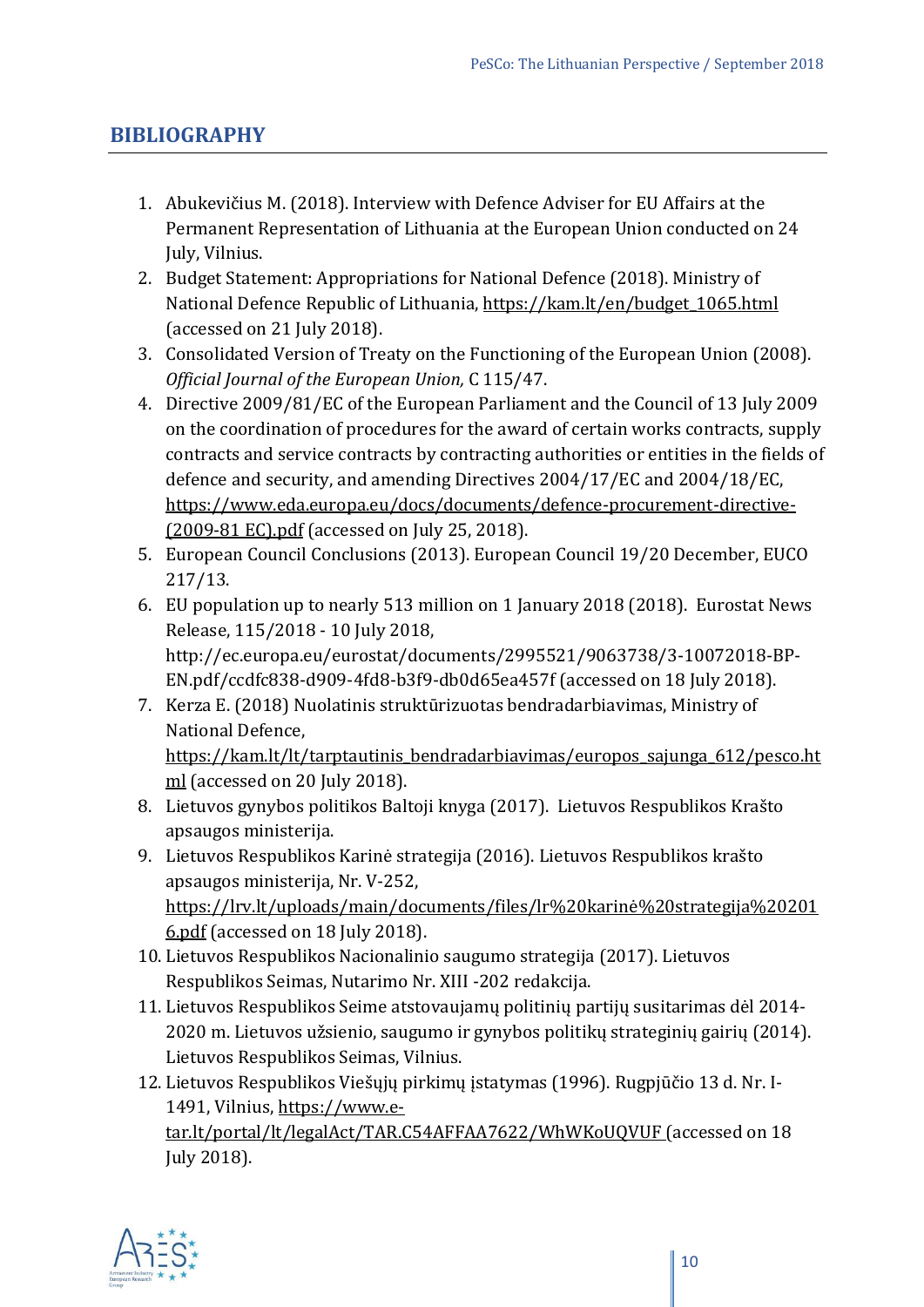- 13. Lithuanian economy review 2017 (2017). Lithuanian Ministry of Economy, <https://ukmin.lrv.lt/en/economy-review/lithuanian-economy-review-2017> (accessed on 30 July 2018).
- 14. NATO (2016). Defence Expenditures of NATO Countries 2008-2015. Press Release PR/CP.
- 15. Notification on Permanent Structured Cooperation (PESCO) to the Council and the High Representative of the Union for Foreign Affairs and Security Policy (2017). Brussels, 13 November, [http://www.consilium.europa.eu/media/31511/171113](http://www.consilium.europa.eu/media/31511/171113-pesco-notification.pdf) [pesco-notification.pdf](http://www.consilium.europa.eu/media/31511/171113-pesco-notification.pdf) (accessed on 20 July 2018).
- 16. Paulauskas, K. (2003). Demokratinė civilinė ginkluotojų pajėgų kontrolė Lietuvoje. *Lietuvos metinė strateginė apžvalga,* Lietuvos metinė strateginė apžvalga 2002. Vilnius.
- 17. Sinkevičius V. (2018). Lithuanian companies are ready to propose exceptional solutions for US defence industry. Ministry of Economy of the Republic of Lithuania, [https://ukmin.lrv.lt/en/news/minister-of-economy-](https://ukmin.lrv.lt/en/news/minister-of-economy-virginijus-sinkevicius-lithuanian-companies-are-ready-to-propose-exceptional-solutions-for-us-defence-industry)virginijus[sinkevicius-lithuanian-companies-are-ready-to-propose-exceptional-solutions-for](https://ukmin.lrv.lt/en/news/minister-of-economy-virginijus-sinkevicius-lithuanian-companies-are-ready-to-propose-exceptional-solutions-for-us-defence-industry)[us-defence-industry](https://ukmin.lrv.lt/en/news/minister-of-economy-virginijus-sinkevicius-lithuanian-companies-are-ready-to-propose-exceptional-solutions-for-us-defence-industry) (accessed on 20 July 2018)
- 18. Šapronas, R. (2018). Interview with a Defence Policy Director at the Ministry of National Defence, Republic of Lithuania conducted on 20 July, Vilnius. 2018.
- 19. Šiaučiulis V. (2018). Interview with Senior Advisor of Defence Materiel Agency, Ministry of National Defence of the Republic of Lithuania conducted on 24 July, Vilnius.
- 20. Tarptautinės operacijos ir misijos (2018). Lietuvos Respublikos Krašto apsaugos ministerija,

[https://kam.lt/lt/tarptautinis\\_bendradarbiavimas/tarptautines\\_operacijos.html](https://kam.lt/lt/tarptautinis_bendradarbiavimas/tarptautines_operacijos.html), (accessed on 18 July 2018)

21. 2017 metų nacionalinio kibernetinio saugumo ataskaita (2017). Nacionalinis kibernetinio saugumo centras prie Krašto apsaugos ministerijos.